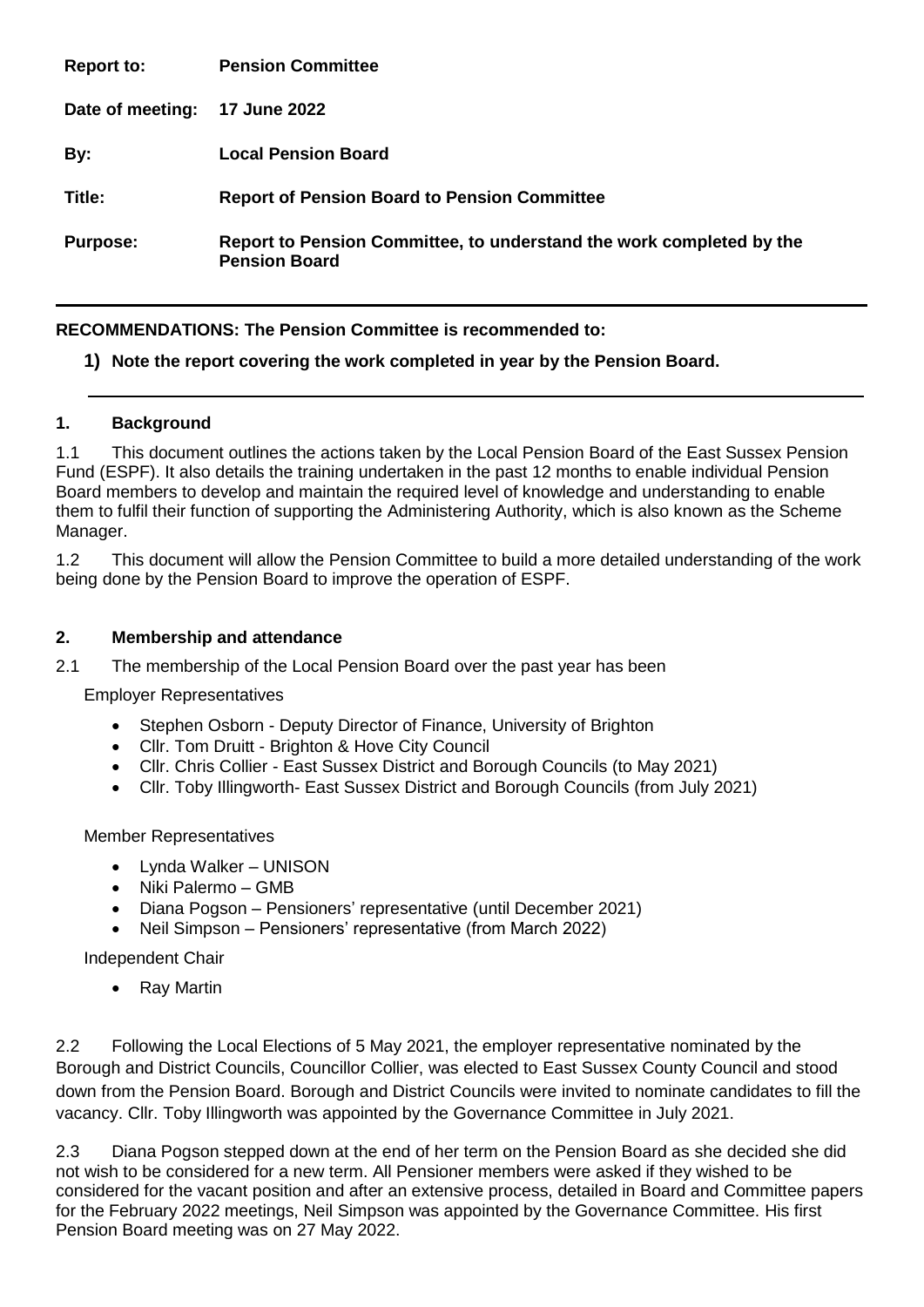2.4 Attendance at meetings has generally been good since the last report to the Committee and all meetings have been quorate. Attendance at meetings is detailed on the table below. Neil Simpson was appointed after the last meeting of 2021/22, so attendance is not included in the table.

|                        | 1 June 2021  | 14 September<br>2021 | 5 November 2021 | 10 February 2022 |
|------------------------|--------------|----------------------|-----------------|------------------|
| Stephen Osborn         | Υ            | v                    | ٧               | ∨                |
| Cllr. Tom Druitt       | v            | N                    | Υ               | v                |
| Cllr. Chris Collier    | N            |                      |                 |                  |
| Cllr. Toby Illingworth |              | $\checkmark$         | Y               | $\checkmark$     |
| Lynda Walker           | $\checkmark$ | v                    | N               | v                |
| Niki Palermo           | v            | $\checkmark$         | N               | $\checkmark$     |
| Diana Pogson           | $\checkmark$ | $\checkmark$         | Υ               |                  |
| Ray Martin             | $\checkmark$ | $\checkmark$         | $\checkmark$    | $\checkmark$     |

## **3. Work of the Pensions Board**

3.1 Meetings are held shortly (no less than 2 weeks) before each Pension Committee meeting, where all papers relating to administration, governance, policy, audit and communications are first considered by the Board prior to final versions being presented at Committee for approval. This allows the Board to feed in on matters of governance and represent the views of members and employers in the documents that are then taken for approval.

3.2 Members of the Pension Board sit upon, and have attended meetings of, the Communications Working Group, the Administration Working Group and the McCloud Working Group. By sitting on the working groups members of the Pension Board are able to use their knowledge and experience to support officers of the Fund during the development of new policies and procedures. This year the Pension Board members have, amongst other things, driven forward the work and thought into Communications of the Pension Fund to all stakeholders; provided input to the ACCESS Investment Pool about how it could improve its governance standards with member representation and driven consideration as to whether the Pension Board is an appropriate size.

3.3 The Pension Board considers its work programme at each meeting taking into account the regular items it sees and what is planned for upcoming Pension Committee meetings and are able to request areas of focus to be added to the Board work plan. An example of this is a request from the Pension Board for Officers to research approaches taken in relation to the size of Pension Boards at other funds in the LGPS, along with the potential advantages and disadvantages of increasing the number of Pension Board members. Such actions demonstrate a commitment to improving governance standards.

# **4. Actions**

4.1 Since the last Pension Board report in September 2021, members of the Pension Board have supported Officers and the Pension Committee by collaborating in the production of a letter to an Employer that has consistently fallen short of expected standards. This letter was sent to the Employer's most senior officer to reinforce the message provided by Officers that improvements must be made to the provision of data to the Fund or consequences will be applied in line with the Pension Administration Strategy.

4.2 The Board has reviewed and approved new Terms of Reference for the Administration Working Group and the Communications Working Group. This took into account the setting up of the Communications Working Group and that the Working Group that pre-existed the Administration Working Group (the Data Improvement Working Group) had fulfilled its purpose and was in need of a change of emphasis to stay relevant to the operation of the Fund.

4.3 Members of the Pension Board have consistently provided input into the approach taken in relation to breaches of law. This has led to Officers being supported reporting an Employer to The Pensions